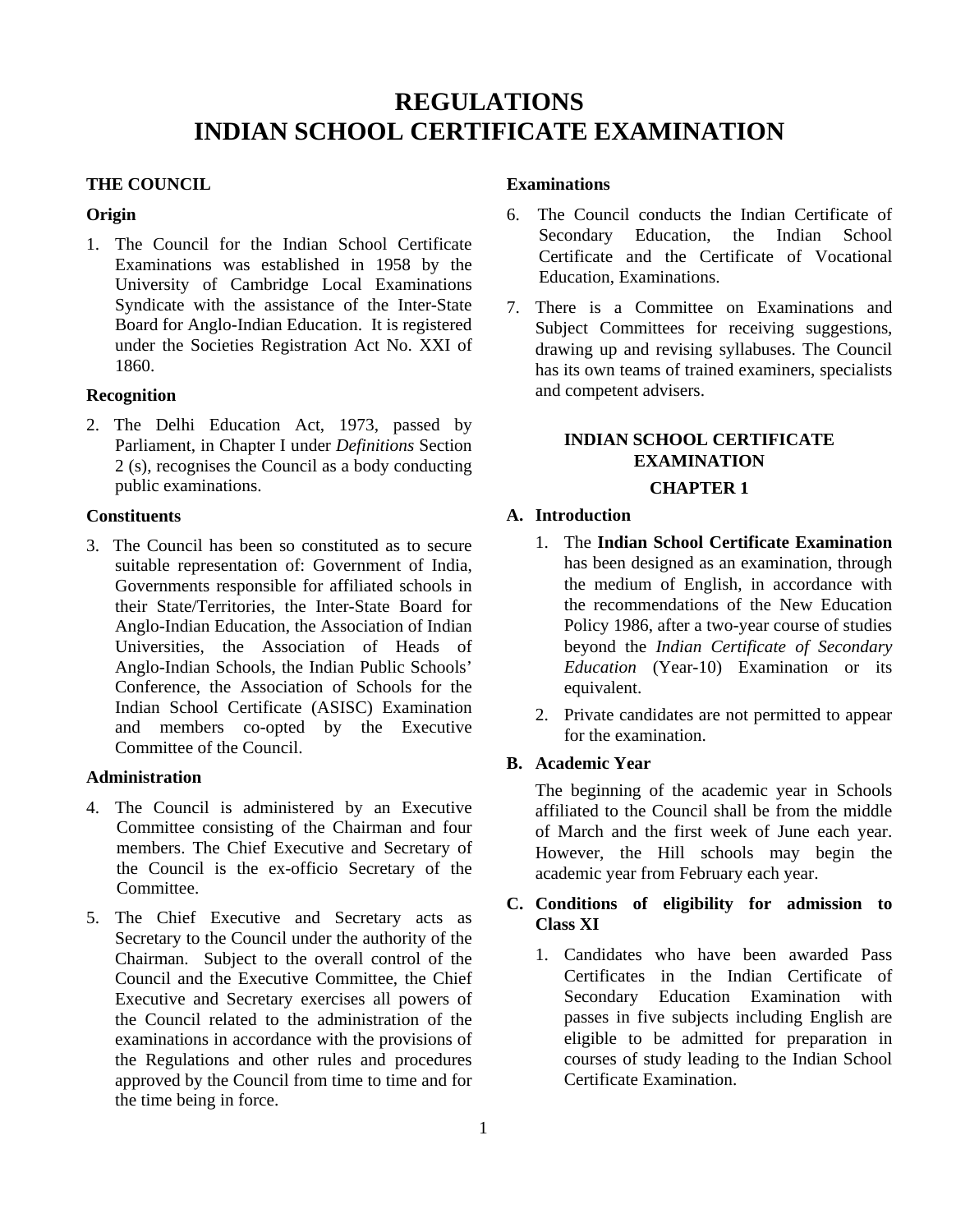- 2. (a) The eligibility of candidates who have been awarded Pass Certificates in an equivalent examination conducted by another Examining Board will be decided by the Chief Executive and Secretary of the Council. The conditions of eligibility are as follows:
	- (i) The candidate must have been awarded a Pass Certificate in accordance with the requirements of the Board at an equivalent examination.
	- (ii) The candidate must have obtained pass marks in accordance with the Regulations of the Board in English and four other written subjects.
	- (b) Heads of Schools may **ADMIT PROVISIONALLY** in Class XI, a candidate who has been thus awarded a Pass Certificate by another Examining Board. On granting provisional admission, they must submit online to the Council immediately, certified true copies of the Statement of Marks issued to the candidate by the Examining Board.

The Council will inform the school about the eligibility status of the candidate online.

**D. Last date for regularising admission to Class XI of ISC**

The last date for regularising admission to Class XI of ISC is August 31, each year.

## **E. Conditions of Entry**

1. Entry to the Indian School Certificate Examination in the case of eligible candidates who are being entered for the first time is restricted to candidates with a minimum of 75% attendance of the working days during *each year* of the two-year course at school(s) affiliated to the Council and registered for the Indian School Certificate Examination. The last date of computing attendance at schools is **January 31**, of each of the two-year course.

Candidates may be entered only by the school they are attending and in this respect, the decision of the Head of the School is final.

- 2. Candidates who are entered as school candidates in accordance with (1) above, and who were not awarded *Pass Certificates* may be admitted to Class XII by  $31<sup>st</sup>$  August, under intimation to the Council, at an affiliated and registered school, prior to the year of the examination, provided such a candidate fulfils all other conditions as per the Regulations.
- 3. Candidates entered as school candidates in accordance with 1 or 2 above and who are not awarded *Pass Certificates* will be permitted to re-appear for the examination without further attendance at an affiliated and registered school only once in the year following their failure but not thereafter.

 Such candidates can be entered online for the examination by the Heads of those Schools from where these candidates had appeared for the examination in the previous year and were not awarded a Pass Certificate.

- 4. Candidates who have been awarded Pass Certificates will be permitted to enter for a *Supplementary Pass Certificate* in any/all of the subjects offered for the ISC examinations earlier by the candidates (provided that the subjects under consideration are still being offered for the examination in the year in which the candidates wish to enter), without further attendance at an affiliated and registered school OR after studying an additional subject(s) for two years. Such candidates can be entered for the examination online through the Heads of Schools from which the candidates appeared originally for the ISC examination.
- 5. Candidates who were not awarded Pass Certificates *may* appear for the **Compartmental Examination** to be held in July in any **ONE** subject in which they have not secured the Pass Mark i.e. 35%. To be eligible to appear for the Compartmental Examination, the candidates should have secured the Pass Mark in English and two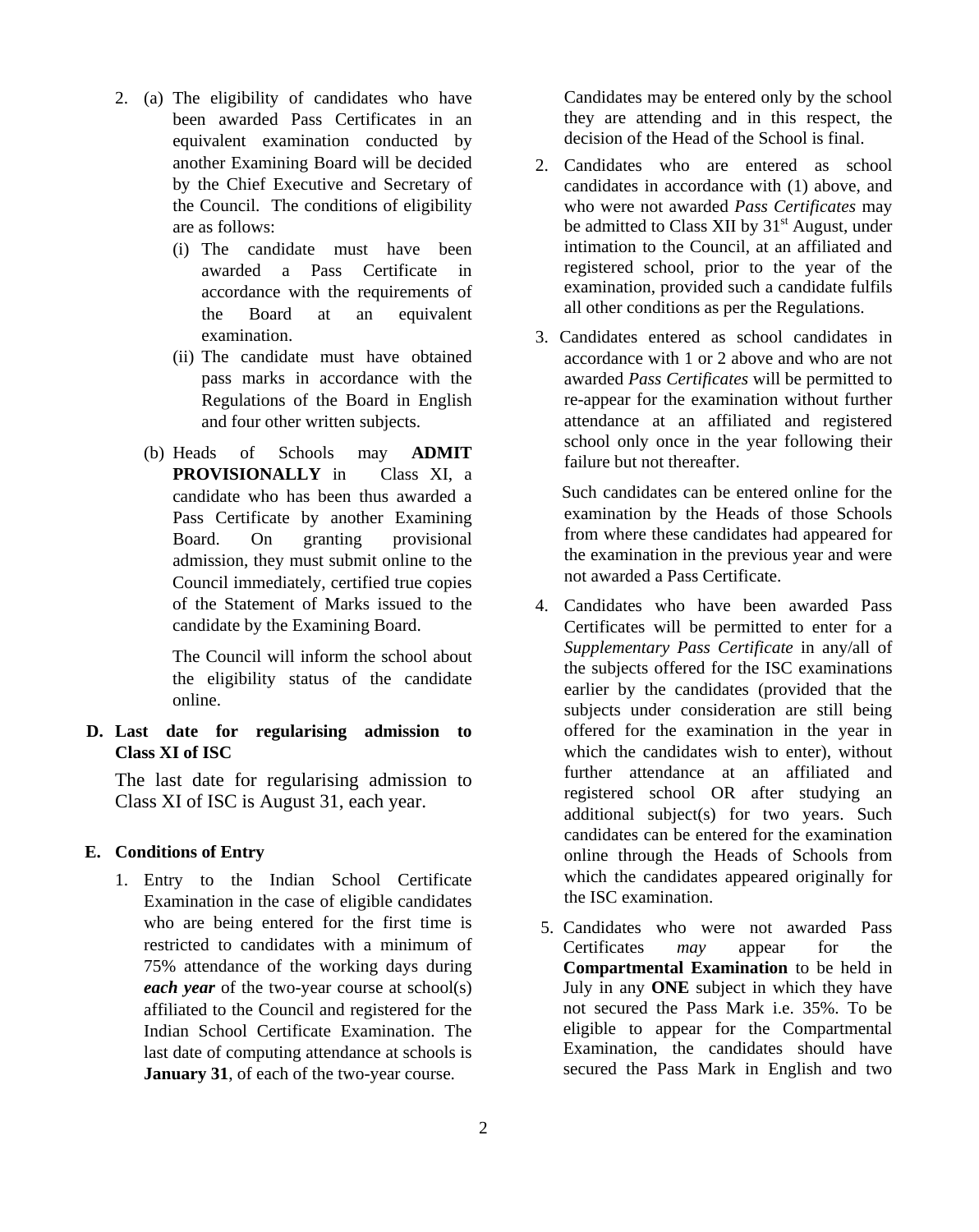other subjects in the ISC Examination. For further details refer to Chapter V on page 11.

5. There is no age limit for candidates taking the examination.

## **F. Minimum Attendance Requirement**

Candidates whose attendance is below 75% of the working days are ordinarily *not* eligible to sit for the examination. However, the Chief Executive and Secretary has the authority to condone the shortage of attendance in the case of candidates whose minimum attendance is not less than 60% of the working days in each year of the two-year course. This is inclusive of absence due to illness and other special circumstances. Heads of Schools may represent, to the Chief Executive and Secretary, cases of candidates who deserve special consideration for condonation of shortage of attendance in Class XI and / or XII, provided that the attendance of such candidates is not less than 60% of the working days, during each year of the two-year course.

Further, the Chief Executive and Secretary may condone the shortage of attendance in the case of candidates whose minimum attendance is below 60% in exceptional cases i.e.:

- (i) on Psychological / Medical Grounds such as serious illnesses requiring long period of treatment / hospitalization.
- (ii) authorized participation in sports at State or National level organized by recognized Sports Authorities.
- (iii) other unforeseen and special circumstances.

The Chief Executive and Secretary would subsequently report the matter to the Executive Committee of the Council.

The last date for computing attendance at school is January  $31<sup>st</sup>$ , of each of the two years.

## **G. Withdrawal of Candidates**

Candidates may be withdrawn at any time prior to the commencement of the examination, provided that, once the entries have **been acknowledged as accepted by the Council's office**, Heads of Schools may only withdraw candidates:

(a) on account of illness of the candidates, duly certified by a registered medical practitioner;

#### OR

(b) at the express written request of the parents/legal guardians of the candidates.

## **H. Syllabuses**

**It is mandatory for the Heads of Schools to ensure that all candidates registered for the examination download a copy of the Regulations and Syllabuses for the year of the examination in which they are appearing, from the Council's website www.cisce.org, for their reference.**

#### **I. Scope of Selected Syllabuses**

The scope of selected syllabuses of the Indian School Certificate Examination is included in the document "Regulations and Syllabuses".

## **J. Disqualification**

If any of the Regulations made herein and for the conduct of the examination is not adhered to, the candidate or candidates concerned may be disqualified.

- (i) In no case, the Heads of affiliated schools shall detain *eligible* candidates who meet the pass criteria and have the required attendance from appearing at the ISC Examination.
- (ii) **No affiliated school shall endeavour to present candidates who are not on its roll nor will it present candidates of its unaffiliated branch/school to any of the Council's examinations.**

If the Council has reasons to believe that an affiliated school is not following the Regulations mentioned above, the Council shall take necessary action against it as per the Rules & Regulations.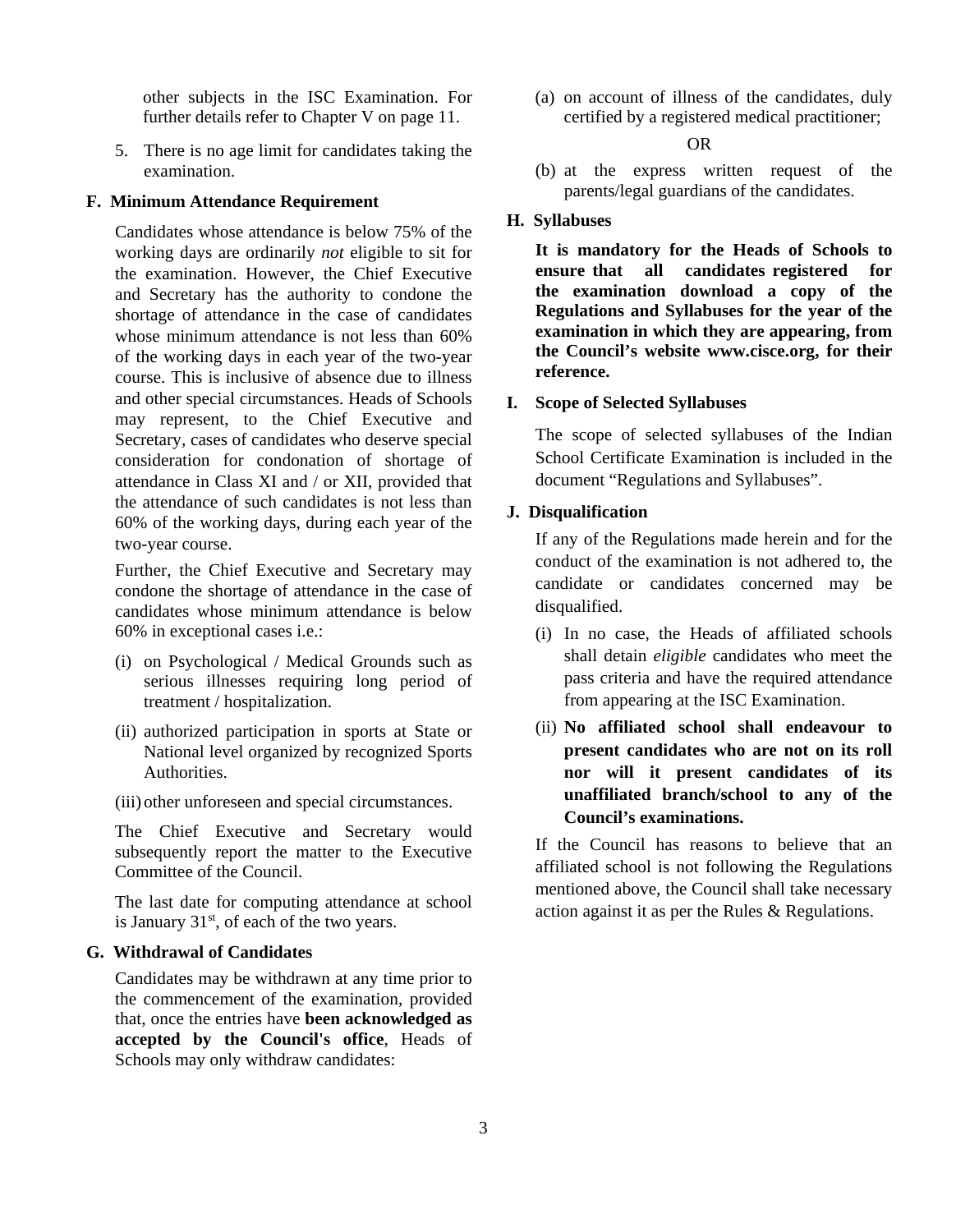### **CHAPTER II**

**IMPORTANT NOTE: The responsibility for the correct selection of subjects by candidates to meet the university or professional requirements will be that of the Head of the School.**

#### **A. Subjects of Examination**

**Part I - External Examination**

| <b>Compulsory Subject</b> |                                  |
|---------------------------|----------------------------------|
| 1.                        | English                          |
| <b>Elective Subjects</b>  |                                  |
| 2.                        | An Indian Language               |
| 3.                        | A Modern Foreign Language        |
| 4.                        | A Classical Language             |
| 5.                        | <b>Elective English</b>          |
| 6.                        | History                          |
| 7.                        | <b>Political Science</b>         |
| 8.                        | Geography                        |
| 9.                        | Sociology                        |
| 10.                       | Psychology                       |
| 11.                       | Economics                        |
| 12.                       | Commerce                         |
| 13.                       | Accounts                         |
| 14.                       | <b>Business Studies</b>          |
| 15.                       | Mathematics                      |
| 16.1                      | Physics                          |
| 17.                       | Chemistry                        |
| 18.                       | <b>Biology</b>                   |
| 19.                       | Home Science                     |
| 20.                       | <b>Fashion Designing</b>         |
| 21.                       | Electricity & Electronics        |
| 22.                       | <b>Engineering Science</b>       |
| 23.                       | <b>Computer Science</b>          |
| 24.                       | Geometrical & Mechanical Drawing |
| 25.                       | Geometrical & Building Drawing   |
| 26.                       | Art                              |
| 27.                       | Music (Indian or Western)        |
| 28.                       | <b>Physical Education</b>        |
| 29.                       | <b>Environmental Science</b>     |
| 30.                       | Biotechnology                    |
| 31.                       | Mass Media & Communication       |
| 32.                       | <b>Legal Studies</b>             |
| 33.                       | <b>Hospitality Management</b>    |

## **Note: The following subject combinations are not permitted for the ISC Examination:**

- (i) Physics with Engineering Science.
- (ii) Geometrical & Mechanical Drawing with Geometrical & Building Drawing

#### **Part II - Internal Examination**

(i) It will be the responsibility of the Head of the school to ensure that a student is promoted from Class XI to Class XII on the basis of the cumulative achievement level of the student throughout the academic year in the subjects he/she has been registered for. For promotions, a candidate is required to have obtained at least 35% marks in a minimum of four subjects which must include English, on the cumulative average and a minimum attendance of 75% of the working days. No other criteria will be used for promotion from Class XI to Class XII.

**Promotions from Class XI to XII on trial basis, re-examination or awarding of grace marks is not permissible and will not be accepted by the Council.** 

**A Transfer Certificate should not be issued with 'Promoted to Class XII' if the candidate has not met the required promotion criteria.** 

(ii) *Socially Useful Productive Work and Community Service (Compulsory).*

The assessment in "Socially Useful Productive Work and Community Service" will be made by the school and the result will count towards the award of the Certificate. The school will be required to follow the instructions sent by the Council in the matter of keeping records of the work and the assessment of each candidate in "Socially Useful Productive Work and Community Service".

#### **B. Choice of Subjects**

All candidates for the Pass Certificate must enter and sit for **English** (compulsory), with **three, four or five** elective subjects and must have been evaluated internally by the School and secured a pass grade in Socially Useful Productive Work and Community Service (compulsory).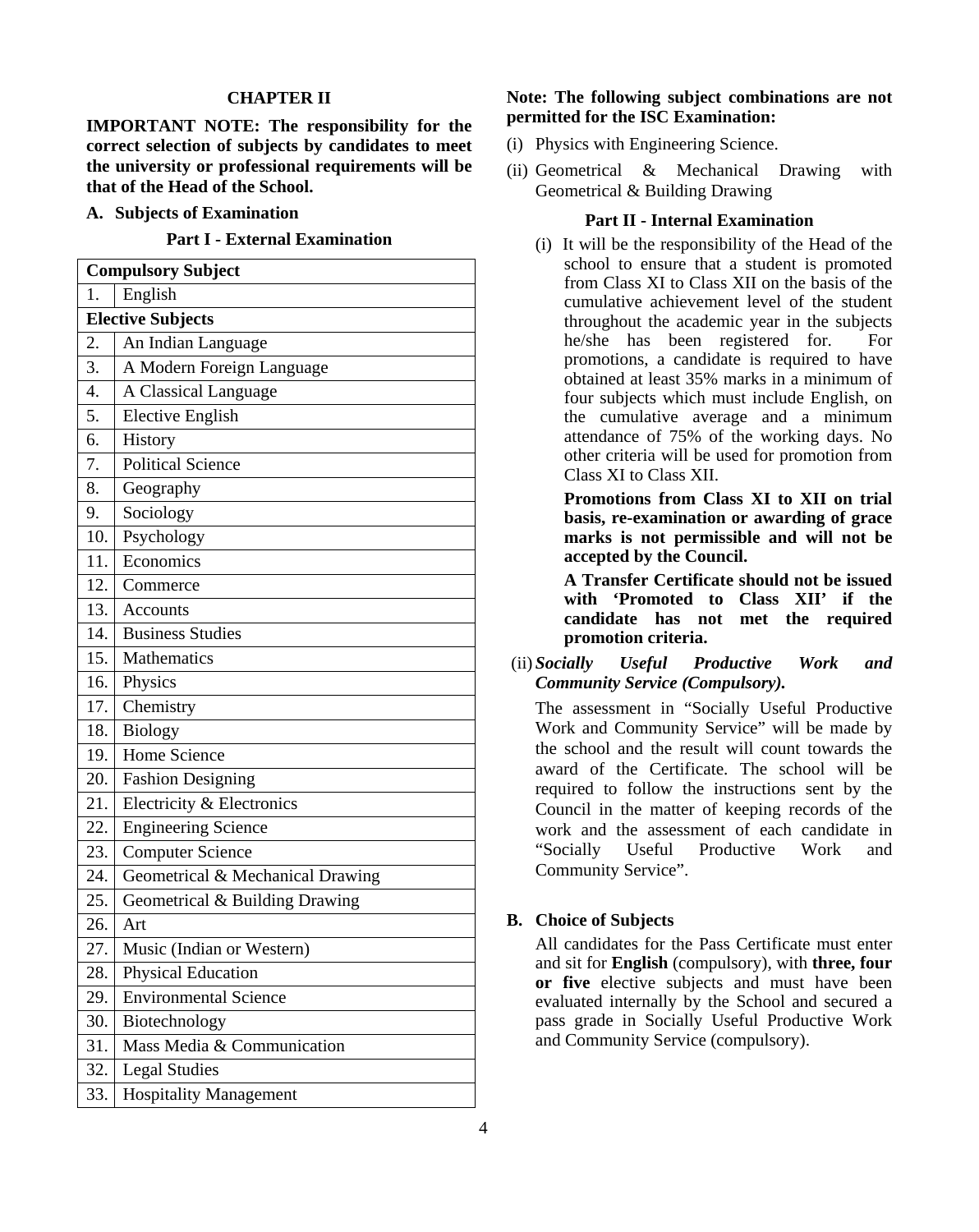#### **Note:**

- 1. A candidate may not enter for more than **six** subjects including the compulsory subject English.
- 2. A School may not enter candidates for subjects for the teaching of which no provision is made by the School.
- 3. No candidate shall be permitted to change his/her subjects(s) after  $15<sup>th</sup>$  September of that year in which the candidate has registered in Class XI.
- 4. No candidate shall offer a subject in Class XII which he/she has not studied in Class XI.
- 5. **The responsibility for the correct selection**  of subjects to meet university **professional requirements of a candidate or candidates will be that of the Head of the School.**
- 6. Certain subjects have practical papers. Candidates offering such subjects must also take the practical examination; otherwise the subject in question will be considered incomplete.

# **C. Awards and Conditions for Awards**

- 1. PASS CERTIFICATES will be awarded to candidates who at the ISC Examination attain the pass standard in *four* or *more* subjects which must include the subject English and have attained a pass grade in SUPW and Community Service as examined/assessed internally by the School.
- 2. SUPPLEMENTARY PASS CERTIFICATES will be awarded to candidates who have obtained PASS CERTIFICATES and who appear in a subsequent examination and attain the pass standard in *one* or *more* subjects.
- 3. STATEMENT OF MARKS will be issued to all candidates who appeared for the examination.

#### **The pass mark for each subject is 35%.**

#### **D. Issue of Results**

Schools/Individuals can view and print the result online. In addition, the Statement of Marks and Pass Certificates (if applicable) will be sent to Heads of schools as soon as possible after the declaration of results. The result sheets show the result in the examination as a whole and also indicate the standard reached in each subject taken, except Socially Useful Productive Work and Community Service, by grades ranging from 1 to 9, 1 being the highest and 9 the lowest. Grade 1, 2, 3, 4, 5 or 6 indicates a *pass with credit*, 7 or 8 indicates a *pass* and 9 a *failure*. Very good is indicated by 1 or 2.

The standard reached in Socially Useful Productive Work and Community Service (internally assessed) will be shown on the result sheets by grades A, B, C, D or E: A being the highest, and E the lowest. A, B, C or D indicate a *pass* and E a *failure*.

#### **E. Certificates**

- 1. *Statement of Marks* /*Pass Certificates/ Supplementary Pass Certificates* will be issued through the Heads of Schools as soon as possible after the issue of results.
- 2. Duplicates of *Pass Certificates/ Supplementary Pass Certificates* are not issued, instead a Certifying Statement of Examination Result may be requested for online by the Head of the School/ Candidate with supporting documents and on payment of prescribed charges.
- 3. Duplicates of *Statements of Marks* may be requested for online by the Head of the School/ Candidate with supporting documents and on payment of prescribed charges.
- 4. *Migration Certificates* will be issued on request by Heads of Schools concerned to candidates who have been awarded Pass **Certificates**
- 5. Duplicate *Migration Certificates* may be requested online by the Head of School / Candidate with supporting documents and on payment of prescribed charges.

# **F. Ownership of answer scripts and other materials**

All (answer scripts), question papers and any other work done by candidates during the examination and the copyright therein are the property of the Council and will not be returned and every application to enter for the examination (whether through a school or by an individual candidate) will be deemed to constitute an agreement by each candidate entered for the examination with the Council to assign such copyright to the Council.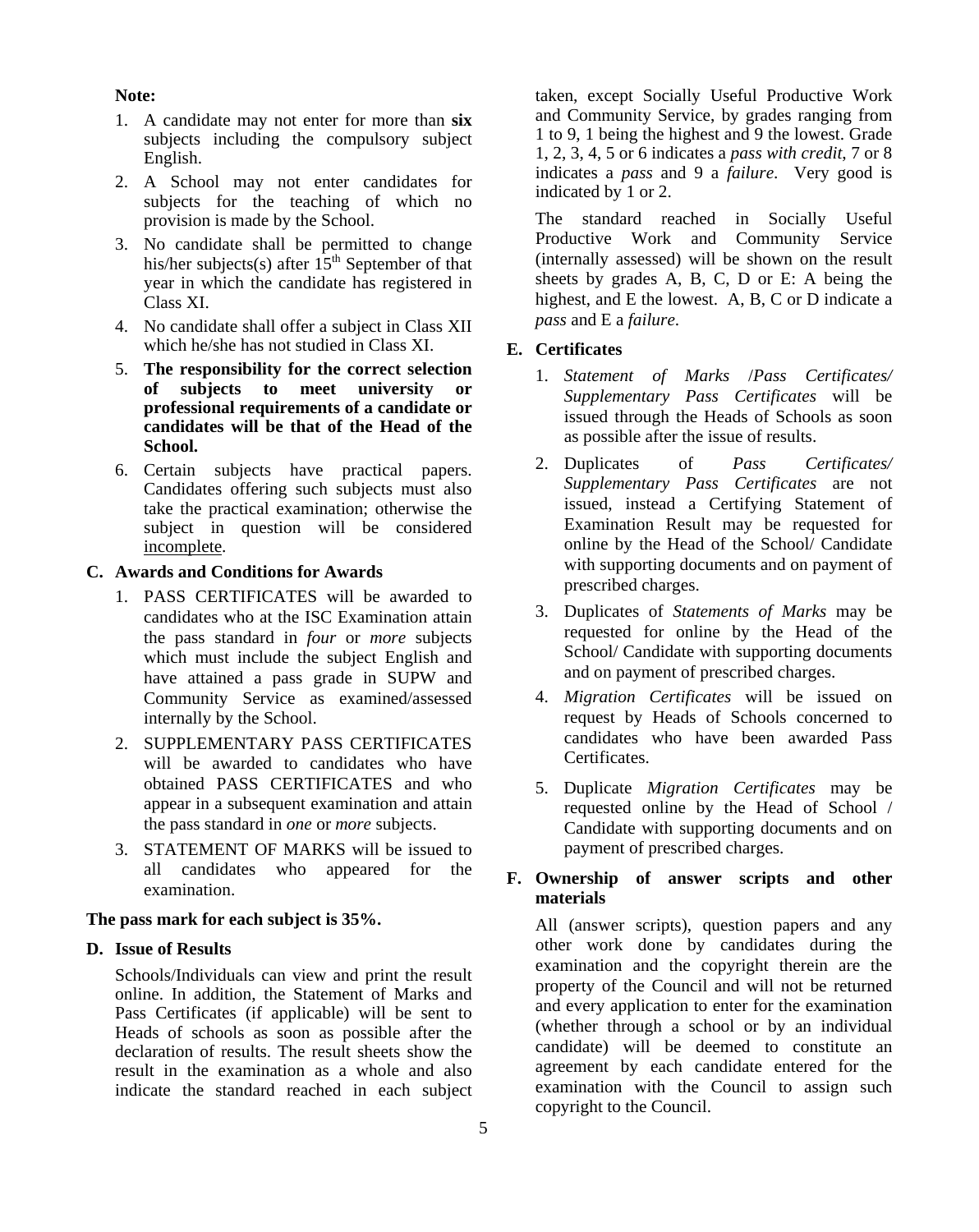### **G. Evaluation of Answer Scripts**

- 1. The evaluation of answer scripts and of other<br>work done by candidates during the candidates during the examination is within the domestic jurisdiction of the Council and, therefore, no candidate, outside person or authority has jurisdiction to check/scrutinise the answer scripts or other work done by any candidate.
- 2. The marking of answer scripts and of other work done by candidates during the examination conducted by the **Council** or its examiners and the results of such marking shall be final and legally binding on all candidates. The **Chief Executive and Secretary of the Council** will not, except in his absolute discretion, enter into correspondence about results with candidates or their parents or guardians or other persons claiming to act in *loco parentis*.

## **The Council does not undertake to re-evaluate answer scripts after the issue of results.**

## **H. Enquiries concerning examination results**

1. Enquiries concerning examination results on behalf of the school candidates must be made to the **Chief Executive and Secretary of the Council** by the Head of the School concerned only and must reach the **Council's office**, not later than the specified date. Schools are asked to bear in mind that a large number of answer scripts are re-marked before the awards.

Enquiries should be restricted only to results which are *significantly* below the standard suggested by the candidate's school work in the subject.

2. **Recheck:** The accuracy of a *subject grade awarded* will be checked on request, in one or more subjects, provided that the Head of the School/ Candidate submits the application online. Applications for recheck must be submitted online, in the proforma provided by the Council and must be received at the Council's office not later than seven days from the day of the declaration of results. For each recheck, schools/Candidates will be required to pay the charges (as prescribed by the Council from time to time), which shall be made online.

**The recheck will be restricted only to check whether:** 

- − **all the answers have been marked;**
- − **there has been a mistake in the totalling of marks for each question in the subject and transferring the marks correctly onto the first cover page of the answer script;**
- − **the continuation sheets attached to the answer script, as mentioned by the candidate, are intact.**

**No other re-evaluation of the answer script or other work done by the candidate as part of the examination will be carried out under any circumstances whatsoever.**

- (i) No candidate, person or organisation shall be entitled to claim re-evaluation or disclosure or inspection of the answer scripts or copies of it and other documents as these are treated as most confidential by the Council.
- (ii) The recheck will be carried out by a competent person appointed by the Chief Executive and Secretary of the Council.
- (iii)On rechecking the scripts, if it is found that there is an error, the marks will be revised accordingly.
- (iv) The communication regarding the revision of marks, if any, shall be sent online to the Head of the School Candidate.
- (v) The Council will not be responsible for any loss or damage or any inconvenience caused to the candidate, consequent to the revision of marks and no claims in this regard shall be entertained.
- (vi) The Council shall revise the Statement of Marks and Pass Certificate in respect of such candidates whose results have changed and after the previous Statement of Marks and Pass Certificates have been returned by the Head of the school.

# *The decision of the Chief Executive and Secretary of the Council on the result of the scrutiny and recheck shall be final.*

3. **Main Weakness Report:** If the Head of a School considers that the results in any one subject are *significantly* below reasonable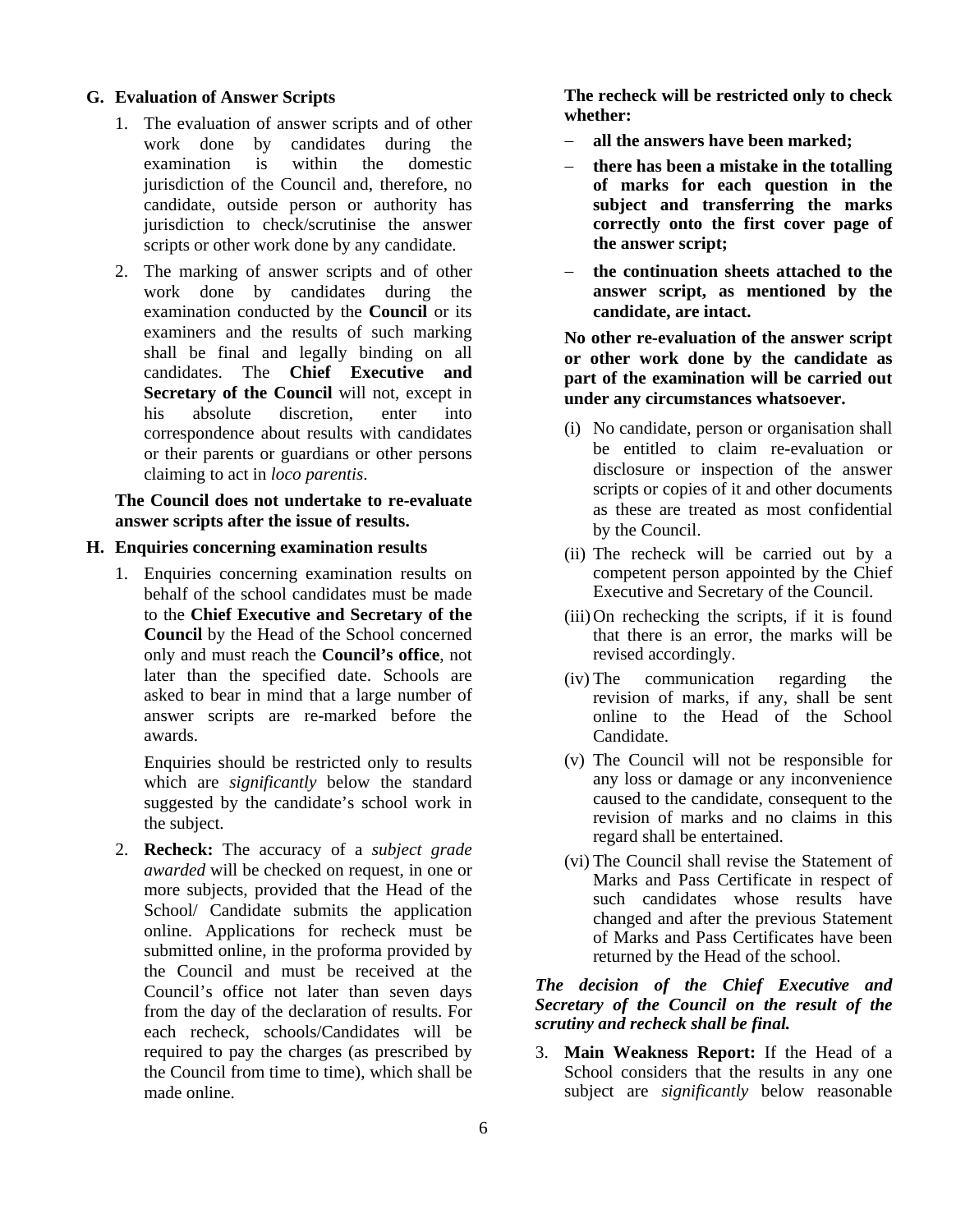expectation, he/she may request the **Chief Executive and Secretary of the Council** for special notes on the main weaknesses shown by the work of a few selected candidates from the school. It is necessary to limit such notes *to only one subject per school* on any one occasion of examination and to restrict the enquiry to the work of *not more than six* candidates whose work is *significantly* below the standard as suggested by the candidates' school work in the subject. Applications for special notes must be sent online to the **Council's office** not later than seven days from the day of the declaration of results. Charges commensurate with the work involved will have to be paid online to the Council by the school.

## **I. Re-examination:**

The **Chief Executive and Secretary of the Council** shall have the power to hold a re-examination or an additional examination, if he is satisfied that such a re-examination or additional examination is necessary.

**J. Last date for retaining answer scripts:**

The Council will not retain answer scripts of candidates later than 60 days from the day of declaration of results. The same shall be destroyed thereafter.

**K. Last date for retaining assignments:**

**Schools are required to retain all assignments, duly assessed, for a period of 60 days after the ISC examinations of the candidates concerned.** 

## **CHAPTER III**

**A. Awarding Committee**

**There will be an Awarding Committee of which the Chief Executive and Secretary of the Council will act as Convener. The functions and powers of the Awarding Committee will be:**

**(i) to consider all cases of unfair means reported to the Chief Executive and Secretary of the Council by the supervising examiners of the examination centres or by examiners during the marking of scripts or by any other source and;**

- **(ii) to take decisions on such cases in accordance with the provisions of the Regulations of the examination and following the procedures approved by the Council.**
- **B. Use of unfair means**
	- 1. If the **Awarding Committee** is satisfied that a candidate has made arrangements to obtain unfair help in connection with the question papers from any person connected with the examination centre or any agency within or outside the examination centre, the candidate is liable to have his/her results in the examination as a whole cancelled.
	- 2. (i) Candidates who are detected in giving or obtaining, or attempting to give or obtain, unfair assistance, or who are otherwise detected in any dishonesty whatsoever, relating to the examination, will be reported to the **Chief Executive and Secretary of the Council** and may be expelled from the examination room forthwith and refused admission to subsequent examination papers.
		- (ii) The Supervising Examiner or any member of the supervisory staff shall seize the answer scripts in which the use of unfair assistance is detected/suspected.
		- (iii)The Supervising Examiner shall send the seized answer scripts with a report giving the details of the evidence and the explanation of the candidates concerned to **the Chief Executive and Secretary of the Council** without delay and, if possible, on the day of the occurrence.
		- (iv) In case the candidates concerned refuse to give explanatory statements they should not be forced to do so, only the fact of refusal shall be recorded by the Supervising Examiner and attested by two members of the supervisory staff on duty at the time of the occurrence.
		- (v) The Supervising Examiner has the discretion to permit such candidates to answer the remaining part of the question paper but on answer sheets that are separate from those in which the use of unfair means was detected/suspected.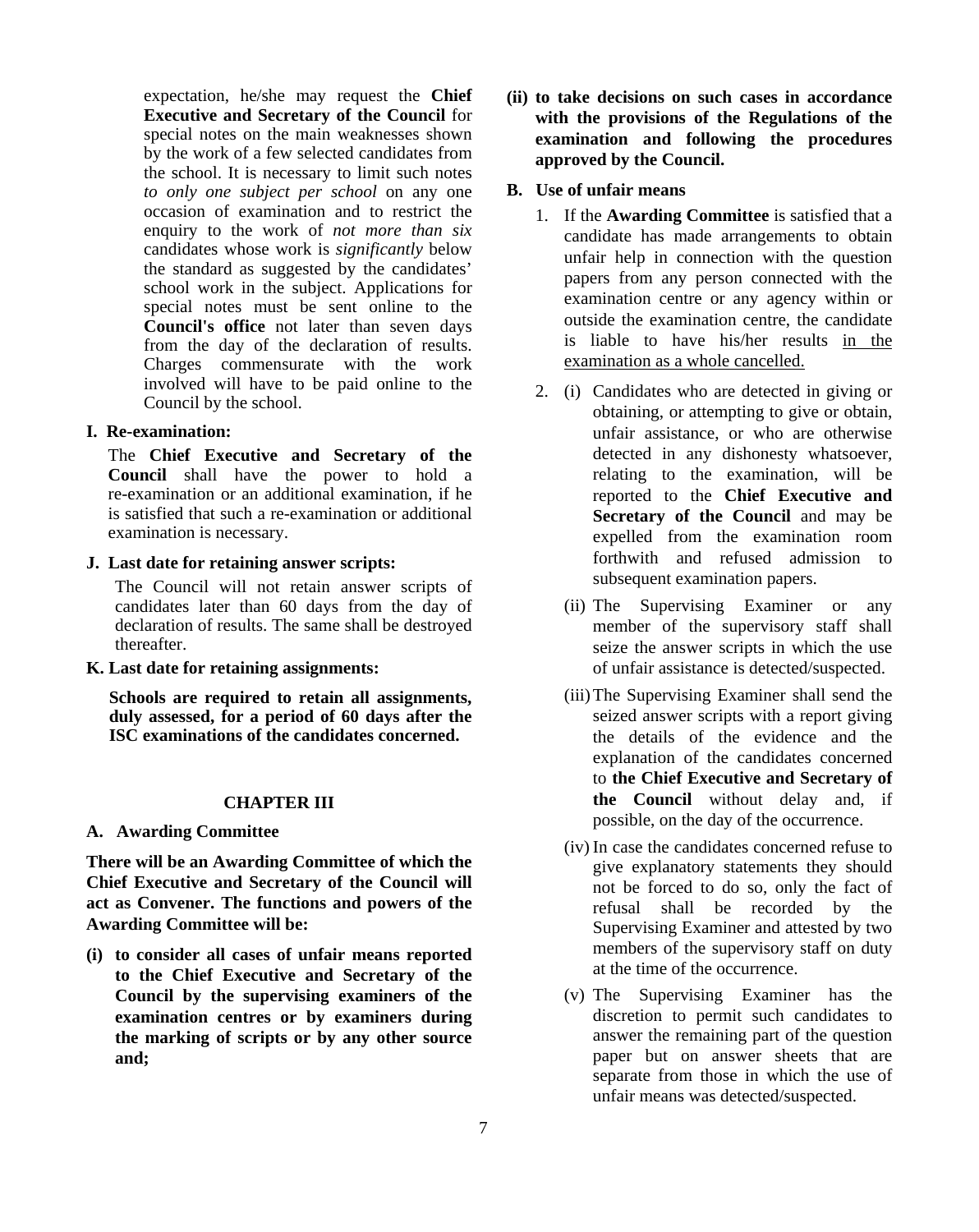- 3. Candidates found guilty of:
	- (i) bringing in answer sheets; or
	- (ii) taking out or attempting to take out answer sheets; or
	- (iii)substituting answer scripts or getting answer scripts replaced during or after the examination with or without the help of any person connected with the examination centre, or any agency within or outside the examination centre, shall be reported to the **Chief Executive and Secretary of the Council** and their results in the examination as a whole will be cancelled.
- 4. If it is subsequently discovered and the **Awarding Committee** is satisfied that candidate/s has/have either copied from other candidate/s or given opportunity to other candidate/s to copy from them or communicated dishonestly with other candidate/s, their results in the paper or subject or subjects in question or their results in the examination as a whole will be cancelled.
- 5. A candidate detected in approaching directly or indirectly an examiner or any member of the staff of the Council with the object of influencing him/her regarding any candidate's examination result shall have his/her result in the examination as a whole cancelled.
- 6. Candidates found guilty of disorderly conduct or causing disturbance in or near the examination hall/room are liable to be expelled from the examination hall/room forthwith and will be refused admission for subsequent examination papers.
- 7. (i) Candidates are not permitted to have in their possession, while in the examination room, any book, memorandum or pocket book, notes, paper, mobile phones or wireless devices, except the correct question paper. They must also return any incorrect question paper to the Supervising Examiner immediately.
	- (ii) Candidates are not permitted to have in their possession any weapon, object or instrument which may be used as a

weapon during the course of the examination.

- (iii)Candidates disregarding the above cautions are liable to have their results in the examination as a whole cancelled.
- 8. (i) Persons obtaining admission to the examination on false representation shall be expelled from the examination hall forthwith and will be reported to the Police.
	- (ii) Candidates who are impersonated shall be reported to the **Chief Executive and Secretary of the Council** and their results in the examination as a whole will be cancelled.
- 9. (i) The decision in respect of the results of candidates who are detected/suspected of using unfair means may be delayed considerably and their results will not be issued with the results of other candidates.
	- (ii) Candidates whose results in the examination as a whole have been cancelled may be debarred from entry to any subsequent examination.
- 10. A person who commits an offence under these Regulations but is not a candidate, shall be dealt with as under:
	- (i) **The Chief Executive and Secretary** of the Council may, if he so decides, hand over the case to the Police.
	- (ii) In the case of a teacher or a person connected with an institution, his/her misconduct shall be reported to the Governing (or Managing) Body of the institution for necessary action.
- 11. Entries for subsequent examinations may not be accepted from a school where any member of the staff has at any time committed any offence under these Regulations.
- 12. If the **Awarding Committee** is satisfied that the use of dishonest means in a paper or papers has been widespread at a centre, the **Awarding Committee** reserves the right to cancel the results of all candidates of that centre in the paper or papers concerned, or of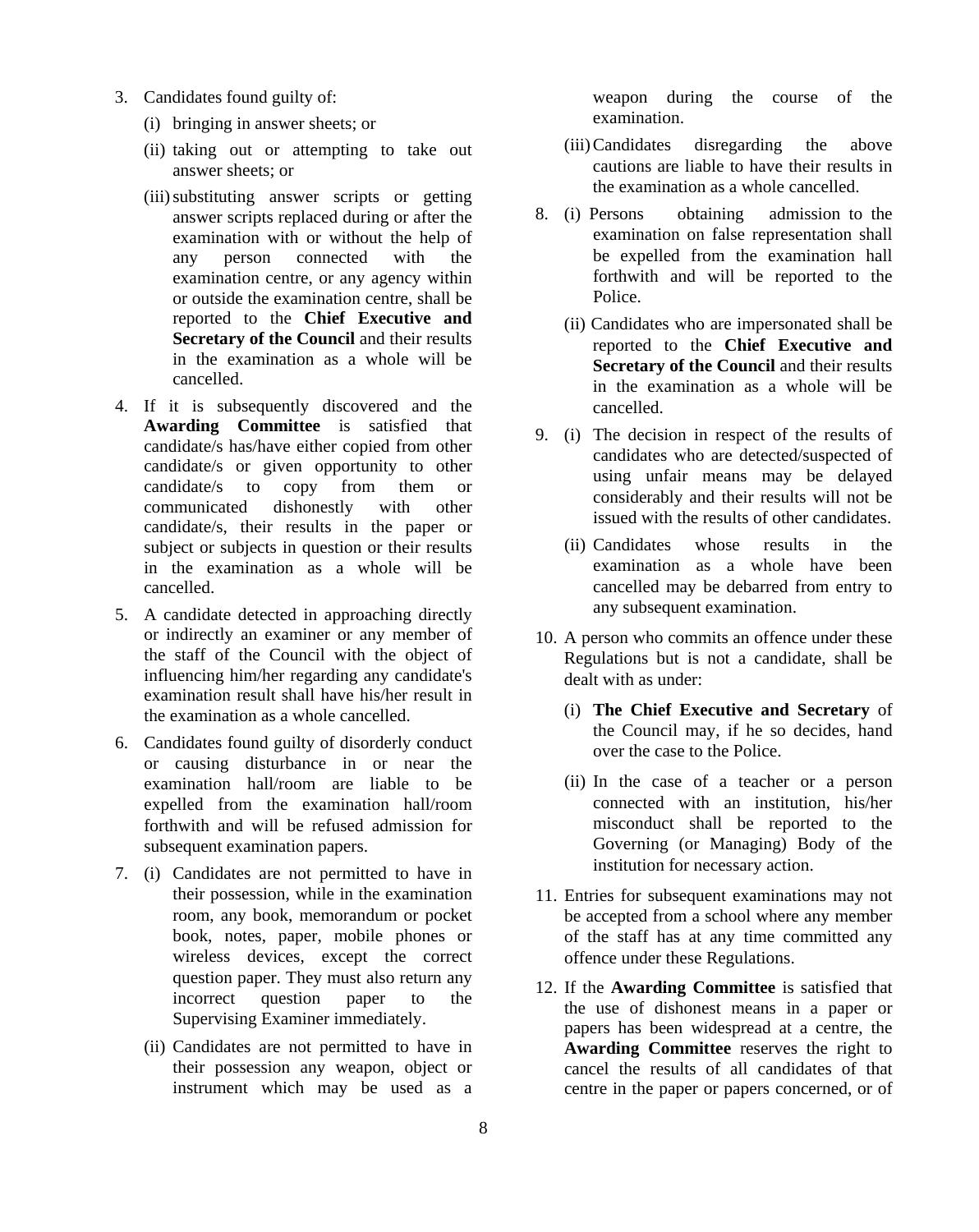the entire examination as a whole at the centre if several papers are involved.

- 13. For cases of use of unfair means not covered by these Regulations, the **Awarding Committee** may enforce penalties according to the nature of the offence.
- 14. **Provided that no penalty under these Regulations shall be imposed except after –**
	- **(i) giving the candidate an opportunity of making such representation in writing as he/she may wish to make in that regard; and**
	- **(ii) taking the representation, if any, submitted by the candidate within the period allowed to him/her, into consideration.**

## **C. Power to alter, cancel results, certificates, etc.**

- 1. The **Chief Executive and Secretary of the Council** shall have the power to alter or cancel the results of a candidate after it has been declared, if
	- (i) the candidate is found guilty of having used unfair means;

## or

(ii) a mistake is found in his/her result;

### or

- (iii)it is observed that an attempt has been made to unfairly alter the marks of a candidate by either tampering with the script or any other means.
- 2. The **Chief Executive and Secretary of the Council** shall have the power to cancel a *Pass Certificate/Supplementary Pass Certificate* which has been defaced or altered in any detail or manner which has been obtained by impersonation or by or misrepresentation of facts or by fraudulent or dishonest means of any kind.

#### **CHAPTER IV**

## **A. General Arrangements**

- 1. **Date of examination:** The printed timetable will be made available to all schools well before the examination.
- 2. **Centres of examination:** Centres for each region will be arranged by the Convener/s

elected/nominated for the examination year in consultation with the office of the Council. The minimum number of candidates for a School to have an independent examination centre is normally *fifteen*.

- 3. **Registration of Candidates**: Candidates must be registered online in Class XI, for the ISC Examination. Registrations received after the due date will not be accepted.
- 4. **Correction of Entries:** Schools will be able to view online, the entries of candidates registered from their school in Class XI. Requests for corrections, if required, can be submitted online, along with supporting documents, which will need to be uploaded and submitted to the Council by  $31<sup>st</sup>$  August of the following year without correction charges. Thereafter, all corrections would be chargeable per candidate.
- 5. **Confirmation of Entries:** Schools, after viewing the entries of candidates (who will be taking the Class XII Examination) of their school, are required to confirm online that the entries are correct. Entries are to be confirmed online from  $1<sup>st</sup>$  June to  $31<sup>st</sup>$  August online.
- 6. **Transfer of Examination Centre:** *The transfer* of a candidate from a centre in one town to a centre in another town will be allowed only within the same examination and for reasons accepted as adequate and on payment of a special charge. An additional charge may be made if it is necessary to send copies of question papers by air to the centre of transfer. Applications, naming the town to which a transfer is desired, should reach the **Council's office** at least two months before the commencement of the examination but not later than  $15<sup>th</sup>$  December.
- 7. **Particulars of Candidates**: Particulars of each candidate will be carried forward in exactly the same way as they were entered for the ICSE or equivalent Certificate. No subsequent changes in the particulars of the candidate will be permitted.
- 8. **Entries for a Supplementary Pass Certificate:** Candidates who have obtained *Pass Certificates of the* Indian School Certificate may subsequently enter for one or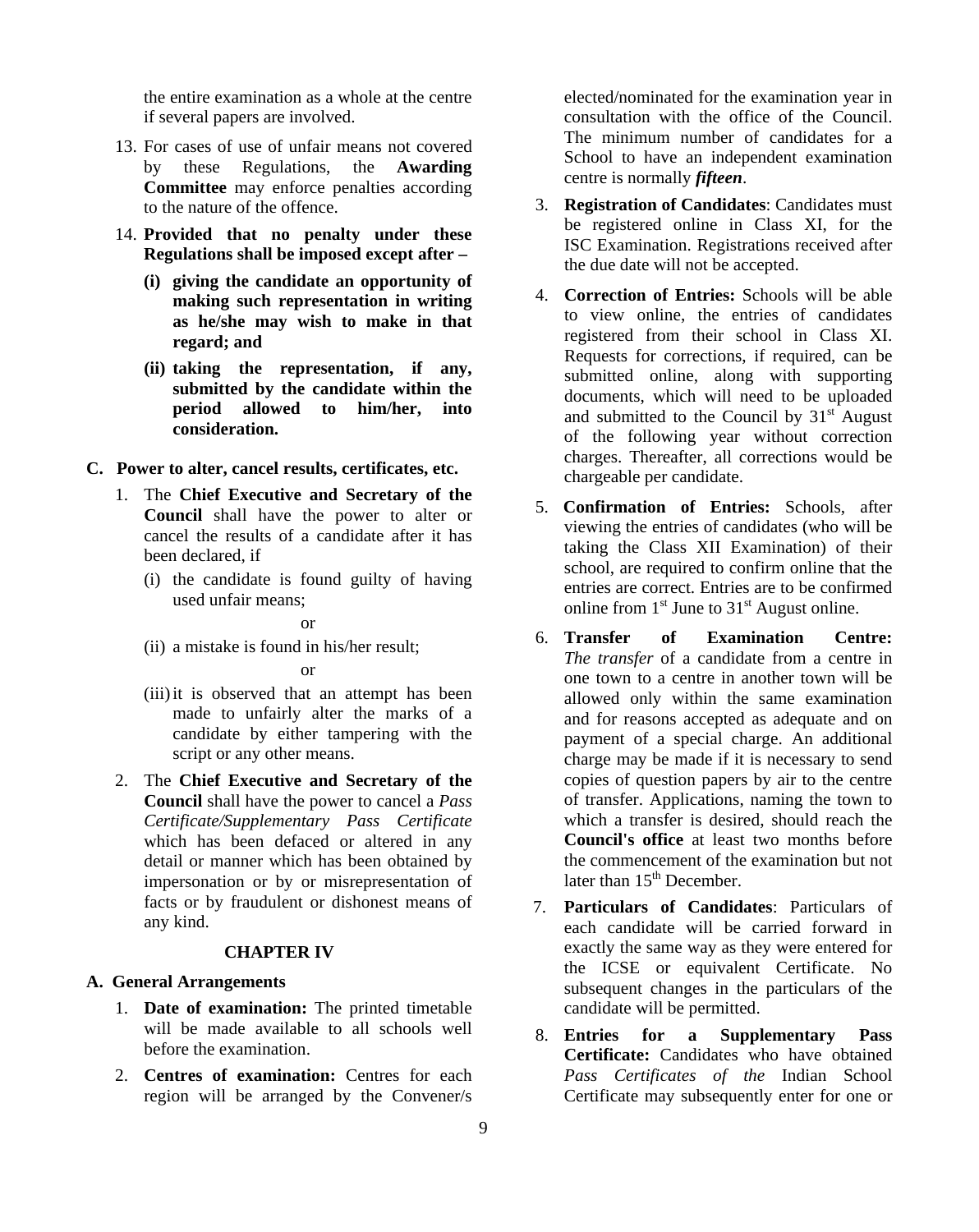more subjects. A candidate who attains the pass standard in one or more of the subjects offered will receive a *Supplementary Pass Certificate*.

9. **Examination Charges:[\\*](#page-9-0) The rate of charges will be notified separately.** Examination charges are to be paid online by schools. Payment should be sent at the time of submitting the Confirmation of Entries.

Arrangements for practical examinations are made by the local conveners, with the approval of the Council. No charges are payable to the Council for these, but there may be a special local fee to cover the cost.

- 10. **Refunds:** Examination charges are not refundable.
- 11. **Infectious diseases:** Candidates who have been exposed to any infectious disease cannot be examined at a centre unless they are out of quarantine.

If a candidate is suffering from an infectious disease and is declared medically fit to sit for the examination he/she may be permitted to appear for the examination after proper arrangements are made for his/her isolation and separate supervision. The scripts of these candidates should be put into a separate envelope and then into the main Answer Script envelope. The school should seek the advice of a registered medical practitioner with regard to the fumigation of the scripts before their despatch to the Council's office.

- 12. **Time allowance for Question Papers:** Any time specially allocated for reading through question papers will be stated on the question papers.
- 13. **Materials to be provided for by candidates:** Candidates must provide themselves with pencils, erasers, mathematical and dissecting instruments and art materials, etc. They are required to write their answers with **blue/ black ink** *pens.* Fountain pens and ballpoint pens may be used, but pencils may be used only for diagrams. The use of slide rules is permitted in science subjects, but candidates

using them should state this on their answer scripts and should be warned of the possible loss of accuracy involved. *Information such as formulae or other data, which appears, on slide rules must be securely covered before they are taken into the examination room.* Mathematical tables will be provided; candidates are not allowed to take mathematical tables into the examination room. Candidates are permitted to use Casio fx - 82 MS (Scientific Calculator) or calculators of other makes with similar functions (use of any calculator with features for retrieval of information during examination is not permitted). Use of electronic device/s except the calculator mentioned above, during the examination, is prohibited.

## 14. **Special Consideration:**

- (i) Heads of Schools may submit requests on a special form available from the **Council's office** for any candidate for whom special consideration is asked because of illness or other difficulty experienced *during* the course of the examination.
- (ii) **Candidates suffering from Specific Learning Disabilities:**

In cases of candidates suffering from Dyslexia, Dysgraphia, Dyscalculia, Attention Deficit Hyperactivity Disorder (ADHD) and other learning disabilities, certain concessions/support are admissible, depending on the nature and degree of the disability and on a case-to-case basis. Requests for such concessions may be forwarded to the Council online along with supporting documents from a qualified RCI (Rehabilitation Council of India) registered counsellor. The concessions / support available are:

- Allowance of additional time:
- Use of a Reader / Reader-cum-Writer (Amanuensis)/ Writer:

<span id="page-9-0"></span>The Council reserves the right to increase the charges, should this prove necessary.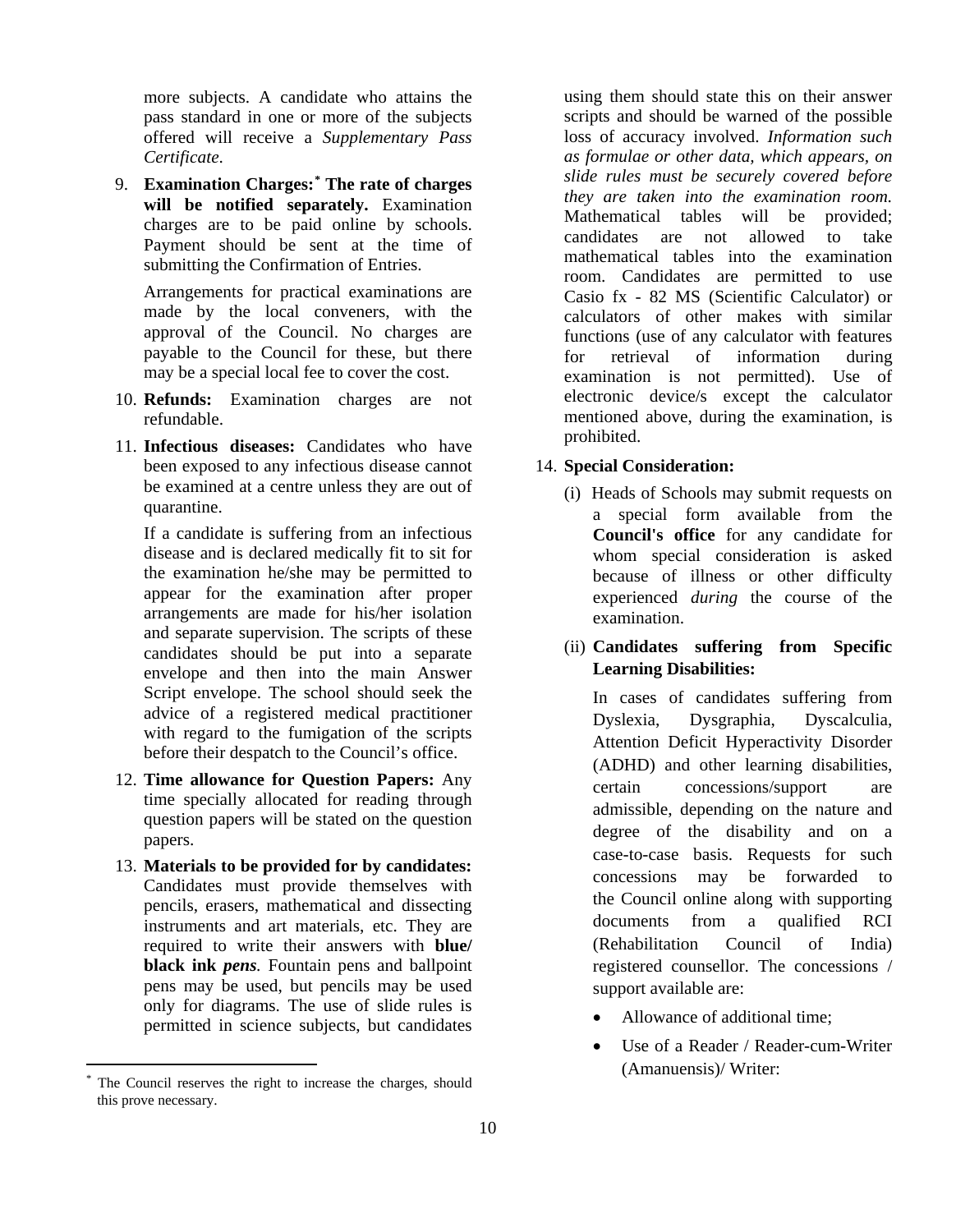- (a) The Question Paper may be read out, but not explained in any way to the candidate(s).
- (b) Arrangements must be made by the Head of the School concerned in consultation with the Convener and the Supervising Examiner for the candidate(s) who has/have been permitted the use of a/ Reader/Reader-cum-Writer, by the Council, to write the examination in a separate room adjacent to the main examination hall under the supervision of a Special Invigilator.
- (c) The writer should be a fellow pupil of Class XI from the same school.
- Use of a computer as a typewriter only.

#### (iii) **Special Difficulty Procedure**

Disability, illness or other extra-ordinary circumstance: When a candidate suffers some injury or bereavement or dire unforeseen circumstance which may adversely affect his or her performance in the examination, the Special Difficulty Procedure is used.

A form is forwarded to the Council by the Head of the candidate's school and the candidate's examination answer script is then given special consideration by a Committee, before the issue of the results. The Council's Committee does not give a 'blanket' concession but treats **every case on its merit**, for experience has shown that candidates working under similar unusual stress are affected in widely different ways. For this reason, the Special Difficulty Form provides for the performance of the affected candidate to be compared with that of his/her other classmates.

15. **Textbooks:** No books are prescribed except those that are mentioned specifically; the Council does not undertake to recommend textbooks.

- 16. **Standards in Subjects:** In every subject, unless otherwise stated, standards will be assessed on the performance in the different papers of the subjects.
- 17. **Clarity and neatness:** Attention is called to the fact that the ability of candidates to express themselves clearly and to present their answers neatly and accurately is taken into account in assessing their work in all subjects.

## **B. Equivalence and Recognition**

Schools are notified.

#### **CHAPTER V**

## **Compartmental Examination**

The Council for the Indian School Certificate Examinations shall conduct 'Compartmental Examinations' for Class XII **only once in the year in the month of July**. The Council shall give the candidates only one chance to clear the compartmental examination.

**Eligibility**: Candidates who have failed to secure a Pass Certificate and have been awarded a PCNA **(Pass Certificate Not Awarded)** in the current year of the ISC Examination will be eligible to appear for the Compartmental Examination. However, the candidates should have passed in English and two other subjects in the ISC Examination in order to be eligible to appear for the Compartmental Examination.

**Number of Subjects permitted**: In the Compartmental Examination, the candidates will be **permitted to appear for ONE subject only.** 

All candidates appearing for the compartmental examination are required to appear for the Theory Paper.

The Practical/Project marks of the subject (where applicable), awarded to the candidate in the main examination will be carried forward. However, if the candidate was absent earlier either in Practical or during assessment of Project Work of the subject, then the candidate, in addition to taking the Theory examination may also submit the Project Work/appear for Practical, which will then be assessed, and marks awarded. These marks are then to be submitted online through the CAREERS portal.